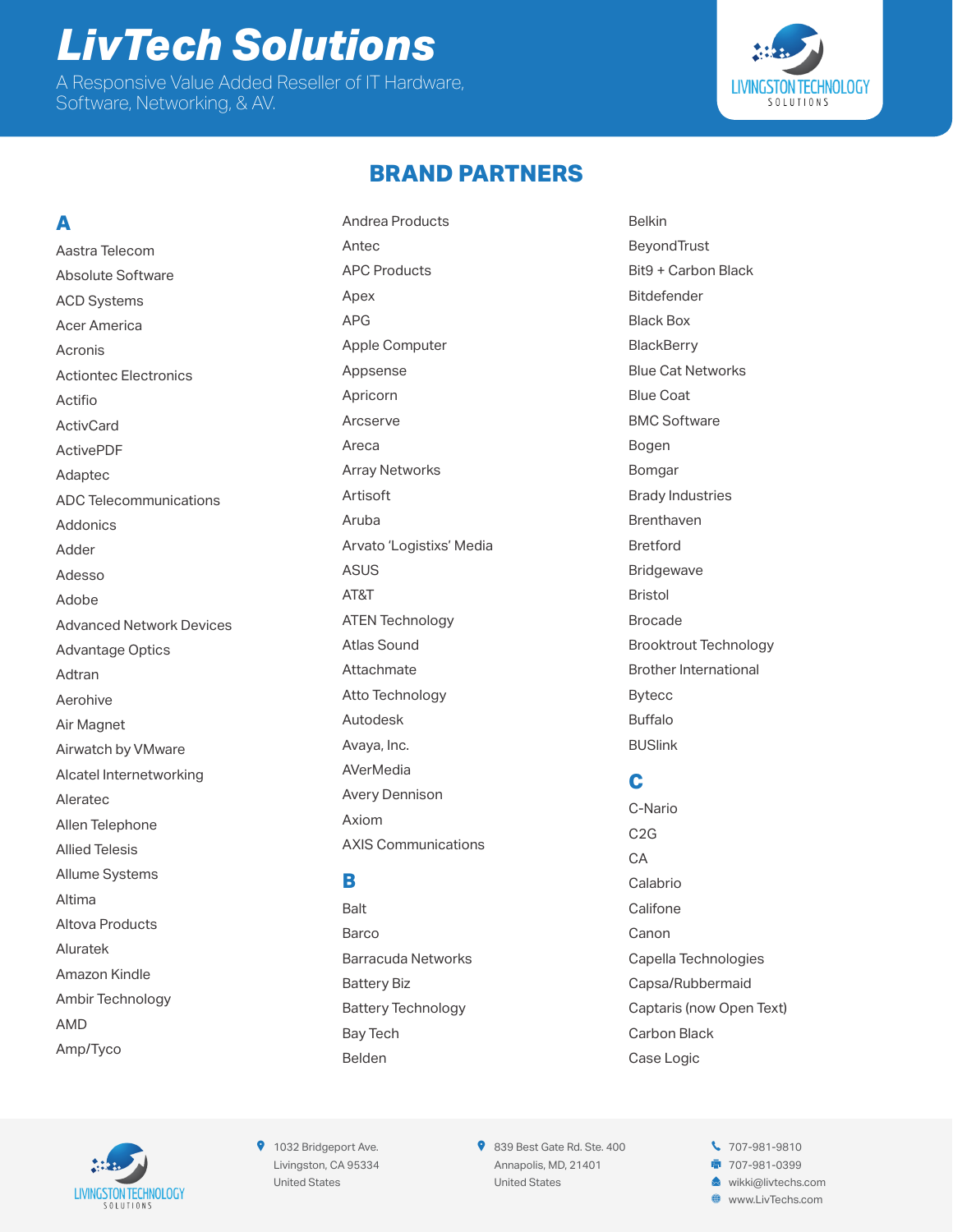A Responsive Value Added Reseller of IT Hardware, Software, Networking, & AV.



Casio **Castelle** CDW Gifts & Promotions CDW Warranties **Celestix Centrify** Check Point Chenbro Cherry Keyboards Chief Manufacturing Chip PC Technologies Christie Cisco Systems Citizen America Corporation Citrix Systems Clearone Clover Imaging Group CMS Products Code Cognitive Receipt Printers Commscope **Commvault** Component One Compulink **Comtrol** Condusiv Technologies Configuration Tech Services Corel Corporation Cortelco Coyote Point CP Technologies **Cradlepoint** Creative Labs **CRU** Crucial Technology CT Summation

Cyber Acoustics **Cybernetics** Cybernet Manufacturing **CyberPower Cylance** 

## **D**

D-Link Dalite Data Domain **DataCal** Datacard Datacom Systems Datalogic **Datamation** Datamax **Datasouth** Datavac Dell Delorme **Dewalt** Dialogic Telephony Diamond Multimedia Digi International Digital Persona Dot Hill Systems Corporation Draper Drobo Druva DT Research Duracell DustShield DYMO

### **E**

Eaton Edge Memory Egnyte EIZO Nanao Electro-Voice Elmo Projectors Elo Touch Solutions Embarcadero Technologies EMC Corporation EmFast Emulex Corporation EndRun Technologies Energizer Enfocus Software, Inc. Enfocus Software, Inc. Engenius Enhance-Tech Enovate Medical Enterasys Envoy Data Epson Equinox Systems Equisys Zetafax eReplacements Ergotron Ericom erwin Esker EVGA Exagrid Extensis Extreme Networks

## **F**

F5 Networks FalconStor Fantom Drives Fargo Electronics



**9** 1032 Bridgeport Ave. Livingston, CA 95334 United States

839 Best Gate Rd. Ste. 400 Annapolis, MD, 21401 United States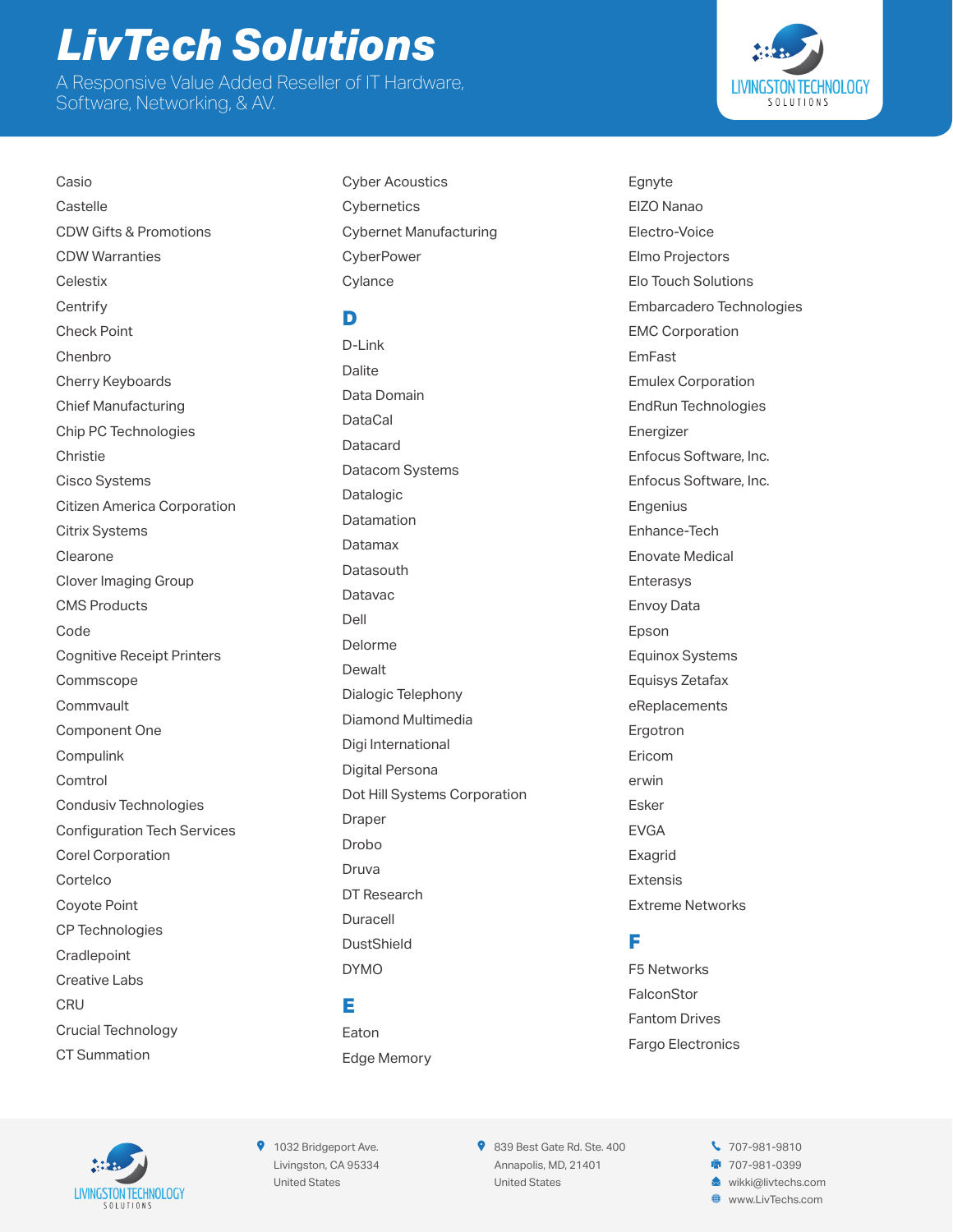A Responsive Value Added Reseller of IT Hardware, Software, Networking, & AV.

**LIVINGSTON TECHNOLOGY** SOLUTIONS

Fatpipe Networks FaxBack Fellowes Fiberlink File Bound FileMaker Retail Finisar FireEye Fireking Flexera Software Fluke Networks Forcepoint Fortinet Fortres Grand Corp Frontrange Solutions FujiFilm Computer Products Fujitsu Computer Products Fusion IO

Faronics

## **G**

G-Tech G-Vision Gai-tronics Gamber Johnson Gammatech Garmin GBC Gefen Genicom Getac GFI Software Giga-Byte **GlobalScape** Google Great Lakes Case Greenlee

Griffin Technology Gyration

#### **H**

Hauppauge Hawking Technologies **Highpoint** Hitachi Hitachi Data Systems Homaco **HON** Honeywell HP Inc. Hewlett Packard Enterprise Hubbell Premise Wiring Humanscale

### **I**

I/O Corporation IBM IBM Internet Security Systems ID Technologies Ideal Industrial Tool Idealstor Idera Software IDM Computer Solutions, Inc. IGEL IKEY Imation IMC Networks Imprivata IMSI Infoblox Infocase Notebook Cases InFocus Informa Software Infortrend

Infragistics Ingenico Innovation First Innovative Office Products Insperity Inspiration Intego Intel Intelligent Computer Solutions Intermec Technologies International Thomson Intuit IOGEAR IP Configure Ipswitch IQinVision IRIS Inc. IronKey IronPort Isicad

## **J**

Jabra Jaco Jaton Corporation Jelco **JetBrains** Juniper Networks JVC

## **K**

Kanguru Solutions Kantek Inc. Kaspersky Lab Kemp Technologies Kensington Key Tronic



**9** 1032 Bridgeport Ave. Livingston, CA 95334 United States

839 Best Gate Rd. Ste. 400 Annapolis, MD, 21401 United States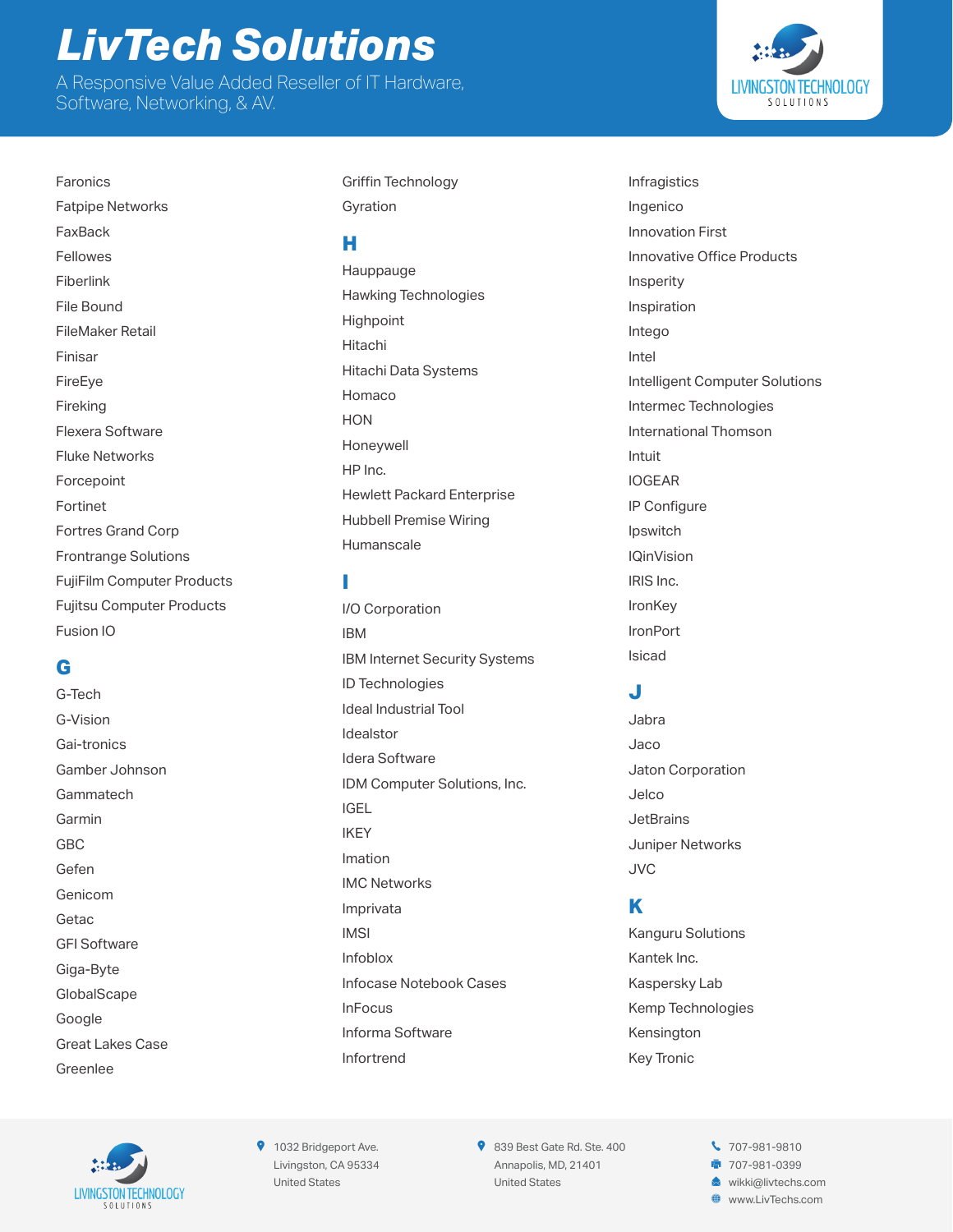A Responsive Value Added Reseller of IT Hardware, Software, Networking, & AV.



Key Ovation Keyscan Access Control Keyspan Kidasa Software, Inc. Kingston Kodak Kofax Konica Minolta Kony Koss Corporation Kramer Electronic Krone KSI Kyocera

### **L**

LaCie LANDesk Lantronix Lava Computers Manufacturing LEAD Technologies Ledco Lenmar Enterprises Lenovo Leviton Lexar Media Lexis Nexis Lexmark LG Electronics LifeProof Lifesize Lind Electronics Linksys LocknCharge Logic Controls Logitech

#### LSI Logic

#### **M**

**Macally Maclocks** MacMillan New Media Magellan Makerbot **Magtek** Malwarebytes Man & Machine Inc. **Markzware** Martin Yale Matrox Video Maxell Corporation Mayline Group McAfee Memorex Meraki Metro Data Vac Micro Innovations **MicroBoards** Micronet Technology Microsoft MiddleAtlantic Mimecast Mindjet Minicom Minitab Software Inc. Minuteman Mitel Mitsui Advanced Media MMF Mobile Edge Mobile Iron Monster

Motion Computing Motorola Mobile Wireless Motorola Solutions MSI Computer Corp MultiTech Systems Muratec

#### **N**

Nasuni **NComputing** NCR Corp NDS Surgical Imaging NEC Display Nero NetApp Netbotz **NFTGFAR** Netiq Software NetMotion Netopia Netscout Network Automation, Inc. Network Instruments Network Technologies Newtek Nexsan Technologies Nimble Storage Nintendo Nomadix Nortel Networks Novastor Corporation Novell Nuance Software Nutanix

#### **O** O'Neil



**9** 1032 Bridgeport Ave. Livingston, CA 95334 United States

839 Best Gate Rd. Ste. 400 Annapolis, MD, 21401 United States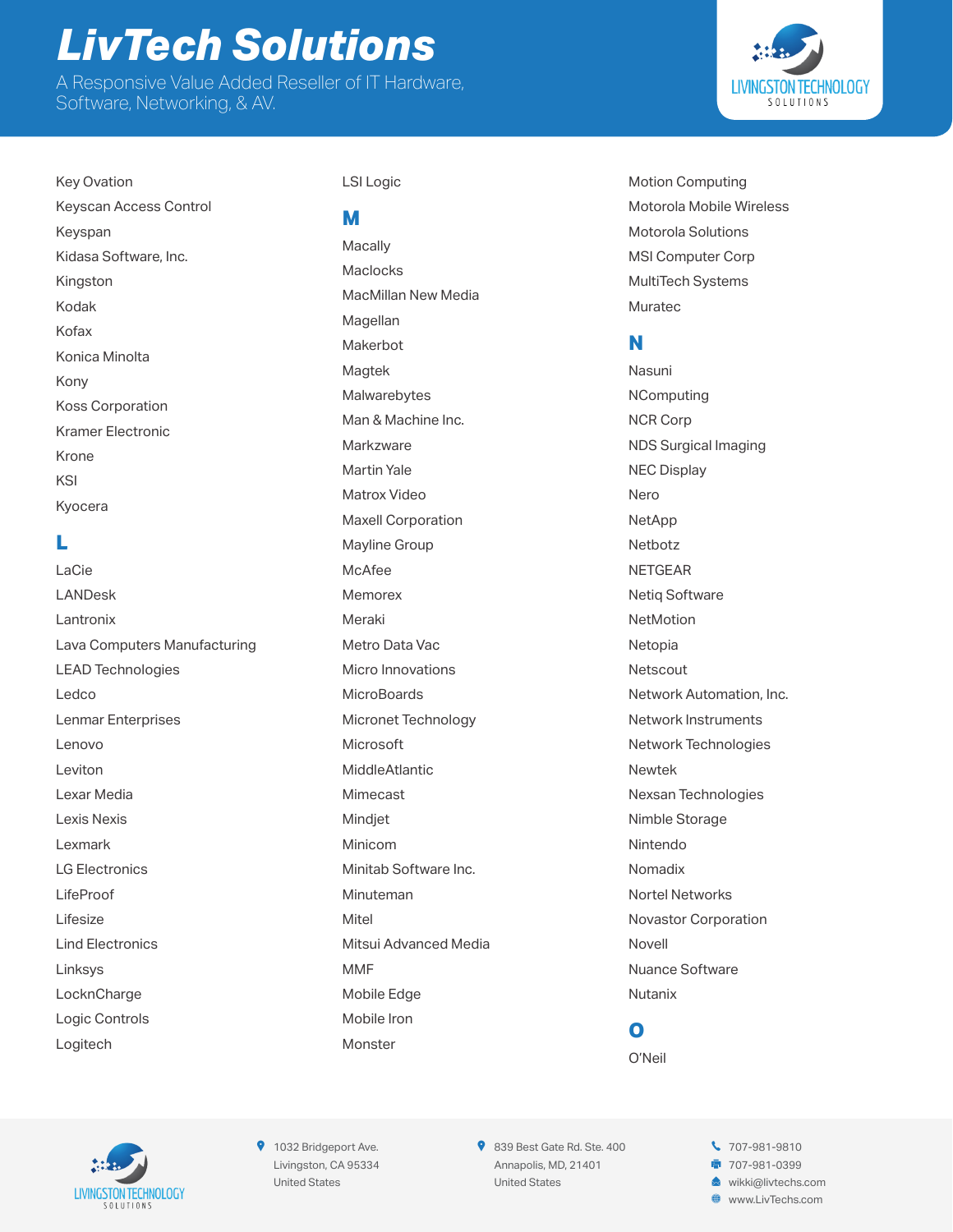A Responsive Value Added Reseller of IT Hardware, Software, Networking, & AV.

OCZ Technology Group **OKI Okta** Olympus America Ontrack Software Open Text Opticon Optoma Technology **Oracle Ortronics OtterBox** Overland Storage

#### **P**

Paessler Palo Alto Networks Panasonic Panda Software Panduit Pantone Paragon Software Parallels Patton Electronics Peerless Pelican Pentax Technologies Perle Systems Pervasive Software Philips Pi Engineering PK Ware Planar **Plantronics** Plasmon IDE Inc. Plug-In Storage Systems Inc. Plustek

PNY Technologies Polycom Posiflex Powerdsine Premier Mounts Primera Printek Printronix Proofpoint Proline Promise Technology Proxim Wireless Proxy Networks, Inc. PSC Inc. Psiber Data Systems

## **Q**

QLogic Quantum Quark Software **Quartet** Quest Software Qwizdom

## **R**

Rad Direct Radware Raritan **RCA** Red Hat Repair Tech Services Revolabs RF Ideas Ricoh Corporation Rimage Rittal Riverbed

Rose Electronics Retrospect Revolabs RSA Security Rubrik Ruckus

#### **S**

Safco Safenet **Samsonite** Samsung SanDisk Sanyo **SAP** Sato Thermal Printers Scale Computing SCM Microsystem SDI Technologies, Inc. Seagate Technology Seagull Scientific Seal Shield Seiko Sennheiser Sensaphone Sentry Safes **ServiceNet** Sharp AQUOS Sharp Electronics Shavlik **ShoreTel** Shure Inc. Shuttle Comp Inter Siemon Sierra Wireess SIIG



**9** 1032 Bridgeport Ave. Livingston, CA 95334 United States

839 Best Gate Rd. Ste. 400 Annapolis, MD, 21401 United States

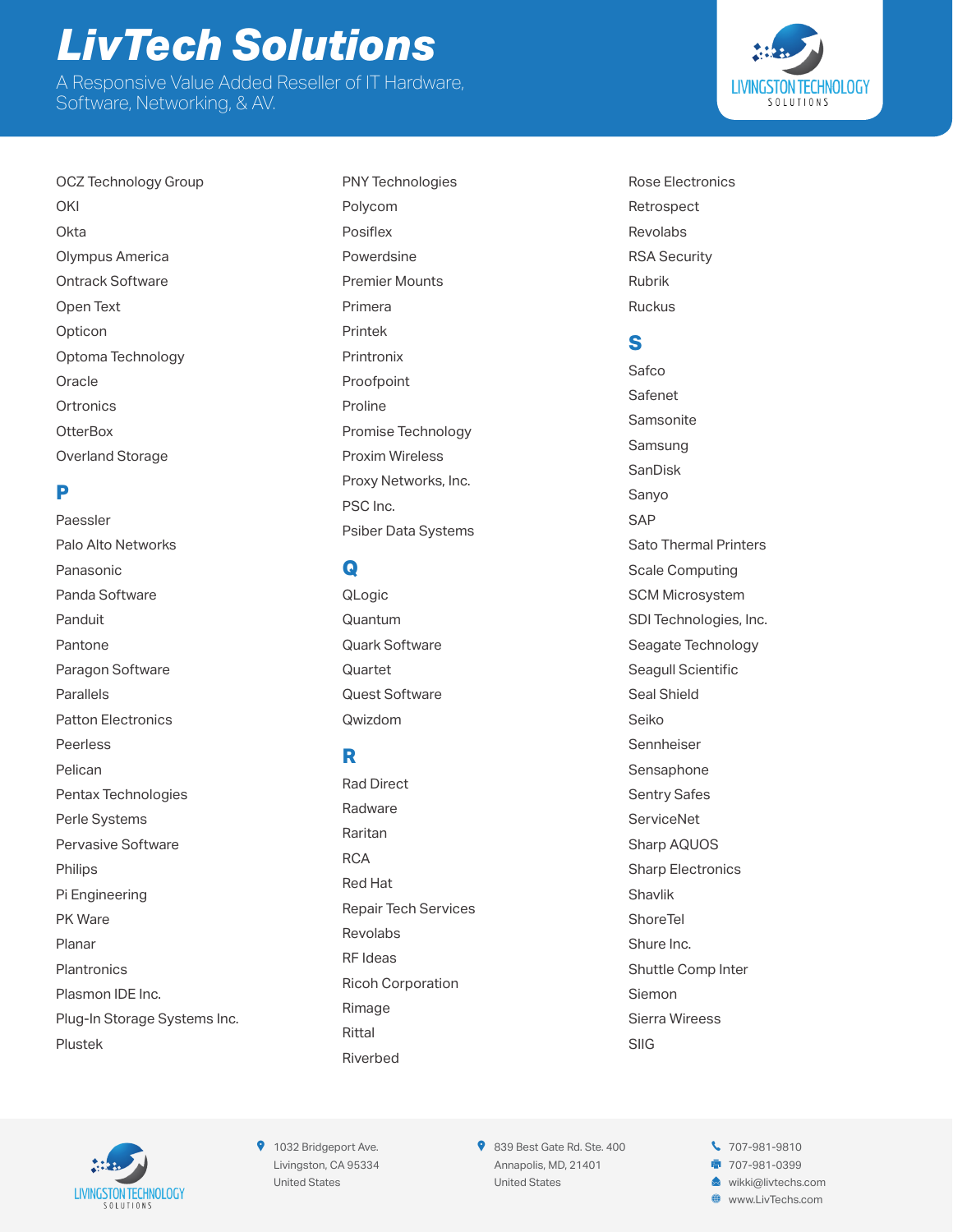A Responsive Value Added Reseller of IT Hardware, Software, Networking, & AV.



Simplivity SKB Industrial **SlickFdit SmartDraw** Snow Software Socket Mobile Software Shelf International **SolarWinds SonicWall** Sonnet Technologies Sony Sophos Sorenson Media, Inc. Source Technologies Speck Products Spectra Logic **Spectralink** Spectrum Industries Splunk Sprint Wireless SSH Tectia Star Micronics StarTech.com Steelcase **Storix** Sun Microsystems Inc. Sunburst Super Micro Computer Inc. Superior Modular SUSE Swiftpage Swingline Office Products Sybase Sybex Publishing Symantec

**Silex** 

Synchrotech Systimax

#### **T**

T-Mobile Taiyo Yuden Tally Printers Tandberg Data **Targus TDK TechSmith Teklynx** Tenable Texas Instruments The SCO Group, Inc. Thermaltake Technology **Thinprint** Thomson Tibco **Tiffen** Tomtom Topaz Systems Toshiba Total Defense Total Micro Technologies Total Training, Inc. **Transcend** Transition Networks Trend Micro Inc. **Trendnet** Tripp Lite **Tripwire** Troy Systems Trustwave(8E6) **Turtle** 

Ultra Electronics Uniden Unitech Unitrends Unotron Urban Armor Gear US Robotics

## **V**

V-Tech Communications Valcom Vandyke Software Vantage Point Varonis Systems Inc **VCF** VEC Electronics Veeam Verbatim Verifone **Verisian** Veritas Verizon Vertiv Viewcast Osprey ViewSonic Vircom Inc. Vision Solutions/DoubleTake Visioneer Visiontek Viziflex VMTurbo **VMware** 

## **W**

Wacom Technology Wasp Bar Code **WatchGuard** 



**9** 1032 Bridgeport Ave. Livingston, CA 95334 United States

**U**

839 Best Gate Rd. Ste. 400 Annapolis, MD, 21401 United States